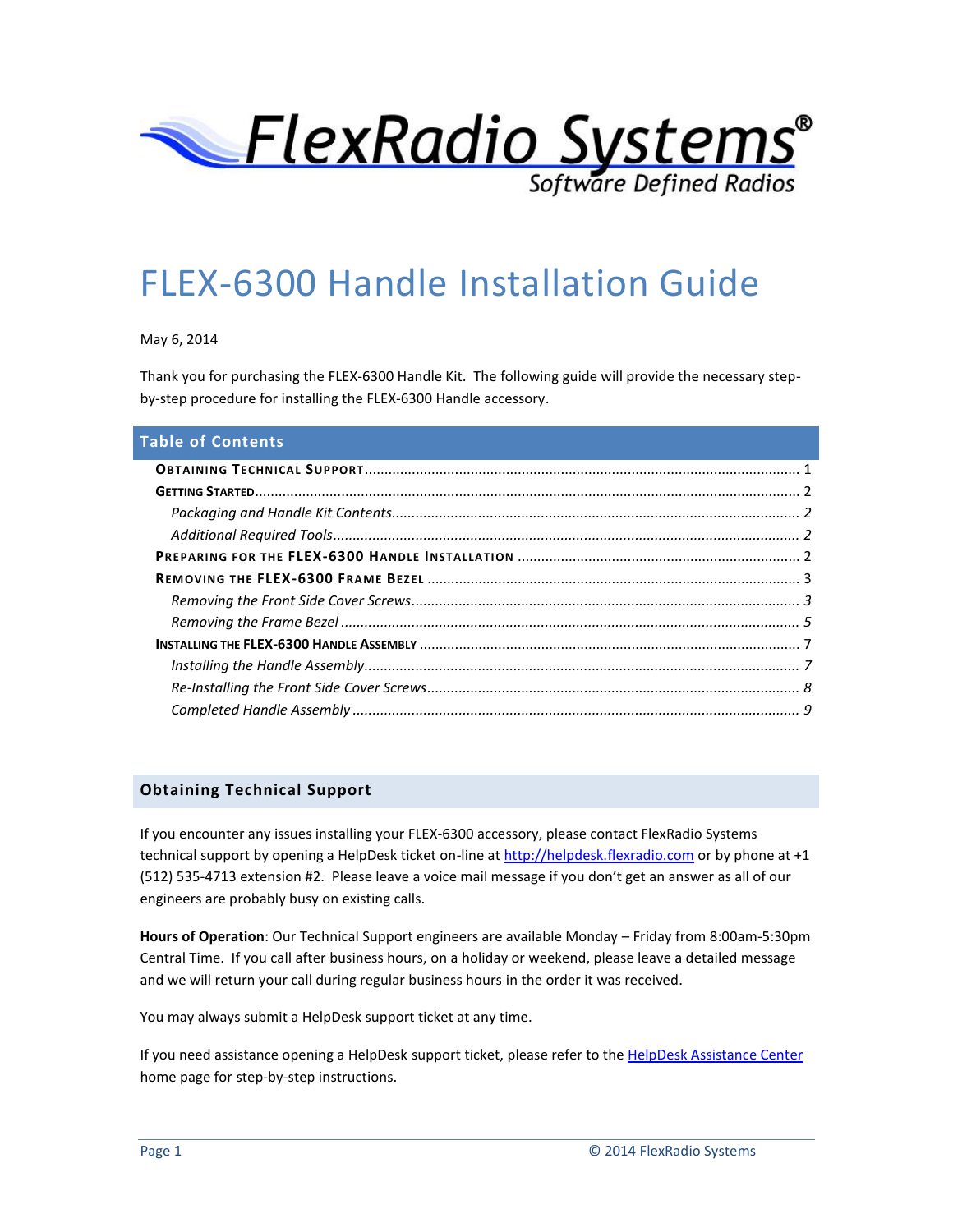## <span id="page-1-1"></span><span id="page-1-0"></span>**Getting Started**

#### Packaging and Handle Kit Contents

Remove the FLEX-6300 Handle Kit contents from the packaging and verify that the following items are included before proceeding. Refer to the image below.

- Two (2) FLEX-6300 Handle assembly
- One (1) TORX L wrench



#### <span id="page-1-2"></span>Additional Required Tools

In addition to the provided TORX wrench, a #2 Phillips screwdriver is required.

#### <span id="page-1-3"></span>**Preparing for the FLEX-6300 Handle Installation**

If the FLEX-6300 is powered on, power it off by pressing the Power Button and then remove DC power from the radio. Disconnect all cables.

Use a flat, well-lighted surface such as a table or work bench to perform the Handle installation.

You may want to use several small containers to store and organize the chassis screws that will be removed and re-installed as part of the Handle installation.

Make sure to observe basic ESD control procedures to prevent static discharges that may damage sensitive electronics components inside the radio, such as grounding yourself to reduce static electrical build up.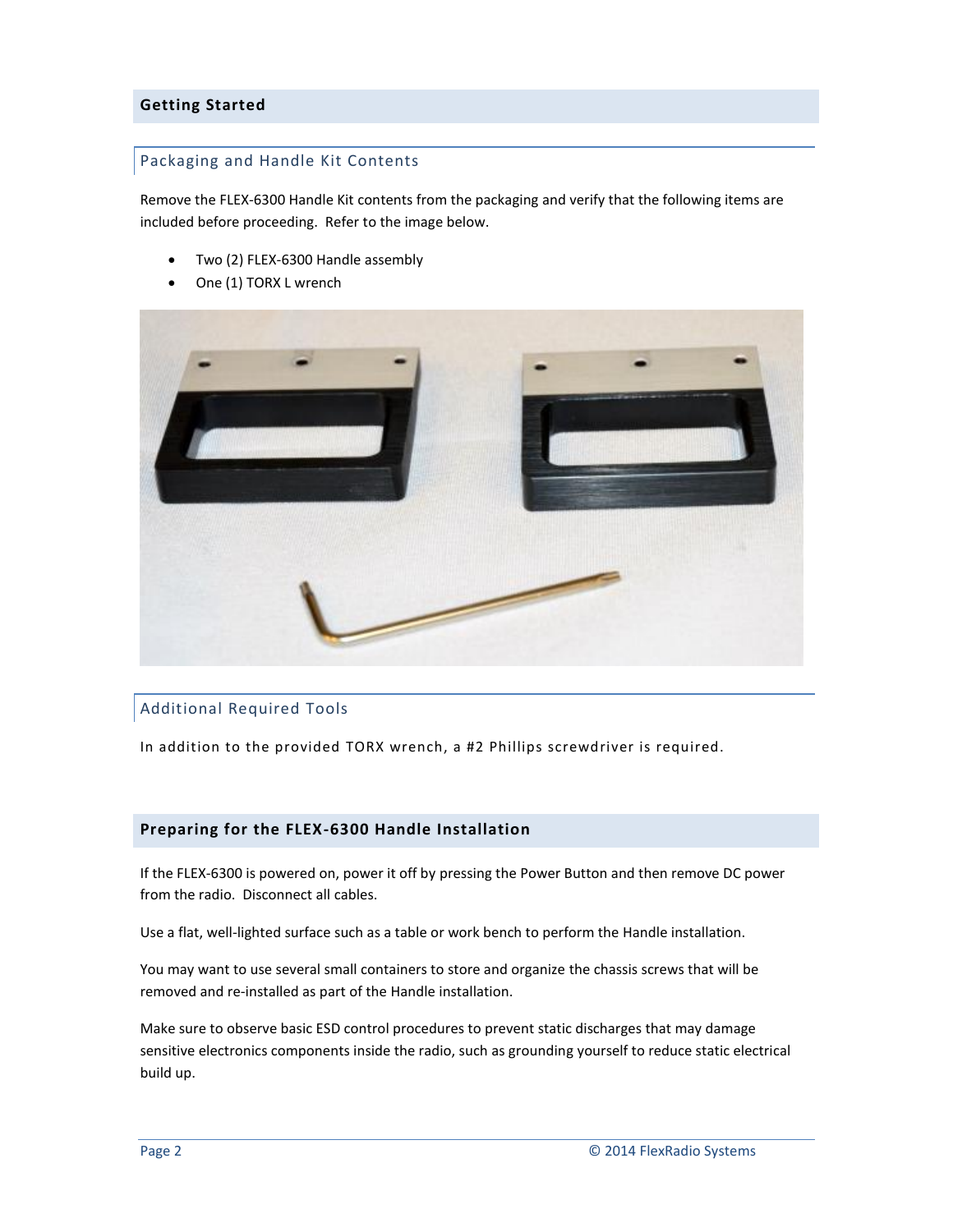#### <span id="page-2-0"></span>**Removing the FLEX-6300 Frame Bezel**

The FLEX-6300 front frame bezels (corner pieces) must be removed before installing the handle assembly.

#### <span id="page-2-1"></span>Removing the Front Side Cover Screws

Using a #2 Phillips screwdriver (not provided) remove the two (2) 6-32 x 3/8" flat head **Front Side Cover Phillips screws**. Retain the Front Side Cover Phillips screws for re-installation. The image below shows the removal of the bottom right Front Side Cover Phillips screw; the top right Front Side Cover Phillips screw has been removed.

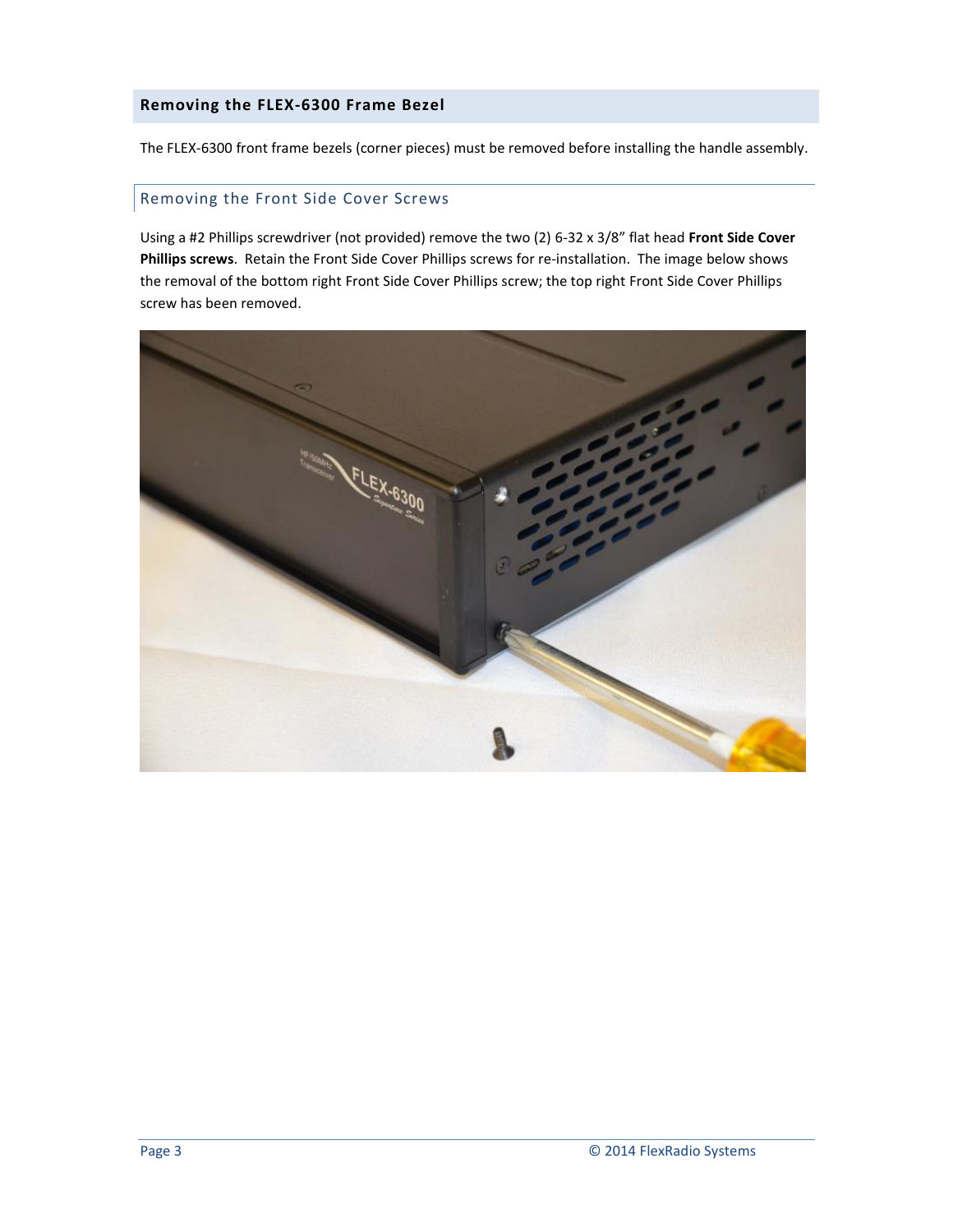After removing both Front Side Cover Phillips screws, remove the 4-40 X ½" **Front Side Cover TORX screw** using the long portion of the "L" TORX wrench. Retain the Front Side Cover TORX screw for reinstallation. The image below shows the removal of the right side Front Side Cover TORX screw.



Repeat the previous procedure for removing the Phillips and TORX front side cover screw on the left side of the FLEX-6300, retaining the screw for re-installation.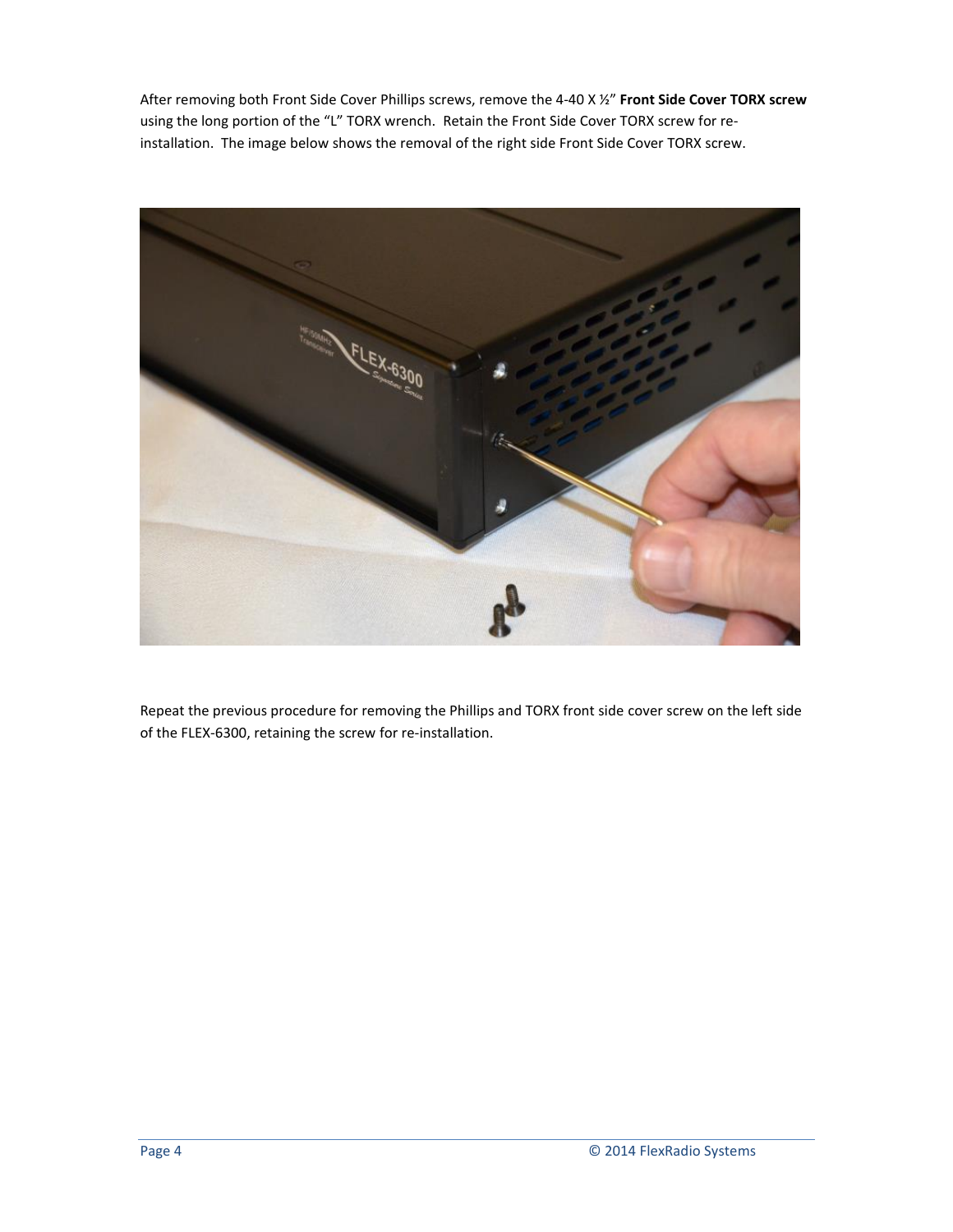# <span id="page-4-0"></span>Removing the Frame Bezel

Grasp the right **Frame Bezel** as shown below and gently pull or rock it *forward* to remove it from the chassis. Do not rock the bezel from side to side as that may bend side covers.



The image below shows the right Frame Bezel being removed from the FLEX-6300.

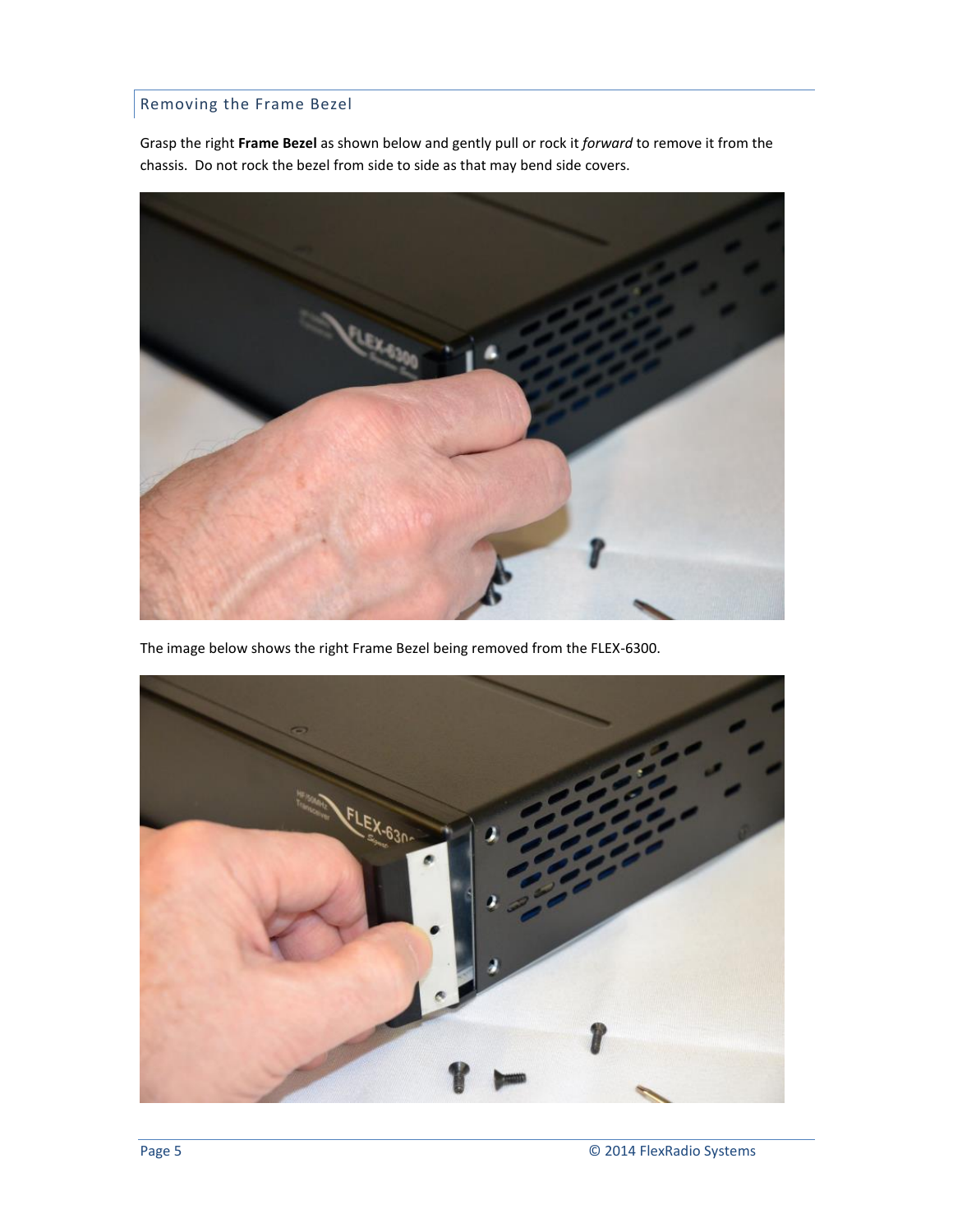Repeat the previous procedure to remove the left Frame Bezel after the right side Frame Bezel has been removed. The image below shows both Frame Bezels removed and the radio ready for the handle installation.

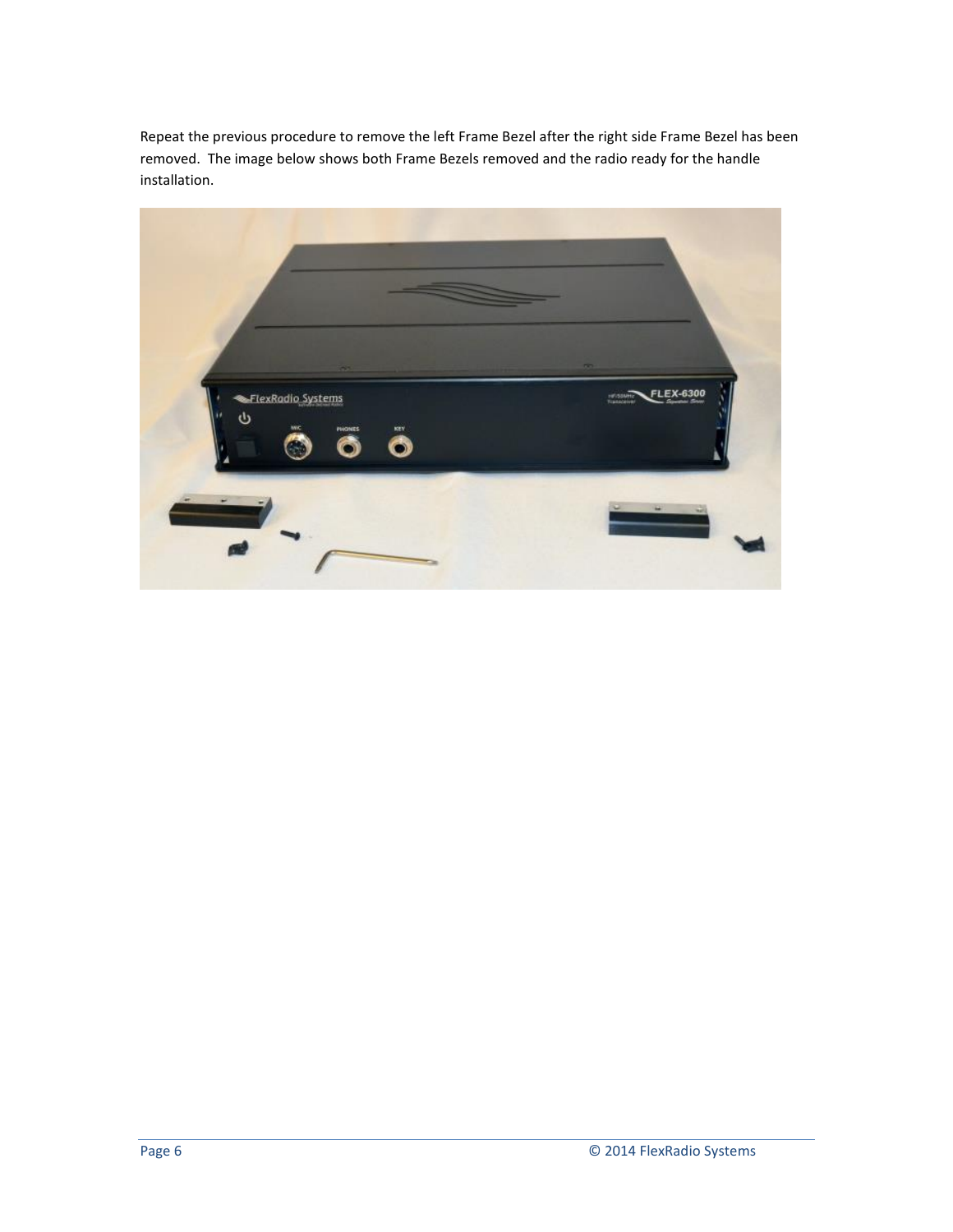#### <span id="page-6-0"></span>**Installing the FLEX-6300 Handle Assembly**

Once the frame bezels have been removed, the handle assembly can be installed.

## <span id="page-6-1"></span>Installing the Handle Assembly

Gently slide the **Handle Assembly** with the recessed side facing outward into the same location where the Frame Bezel was removed as shown below. Slide the handle all the way in so that the three (3) screw holes line up with the radio chassis screw holes. Do not rock the Handle Assembly from side to side as that may bend the side covers.



Repeat the previous procedure for installing the handle on the left side of the FLEX-6300.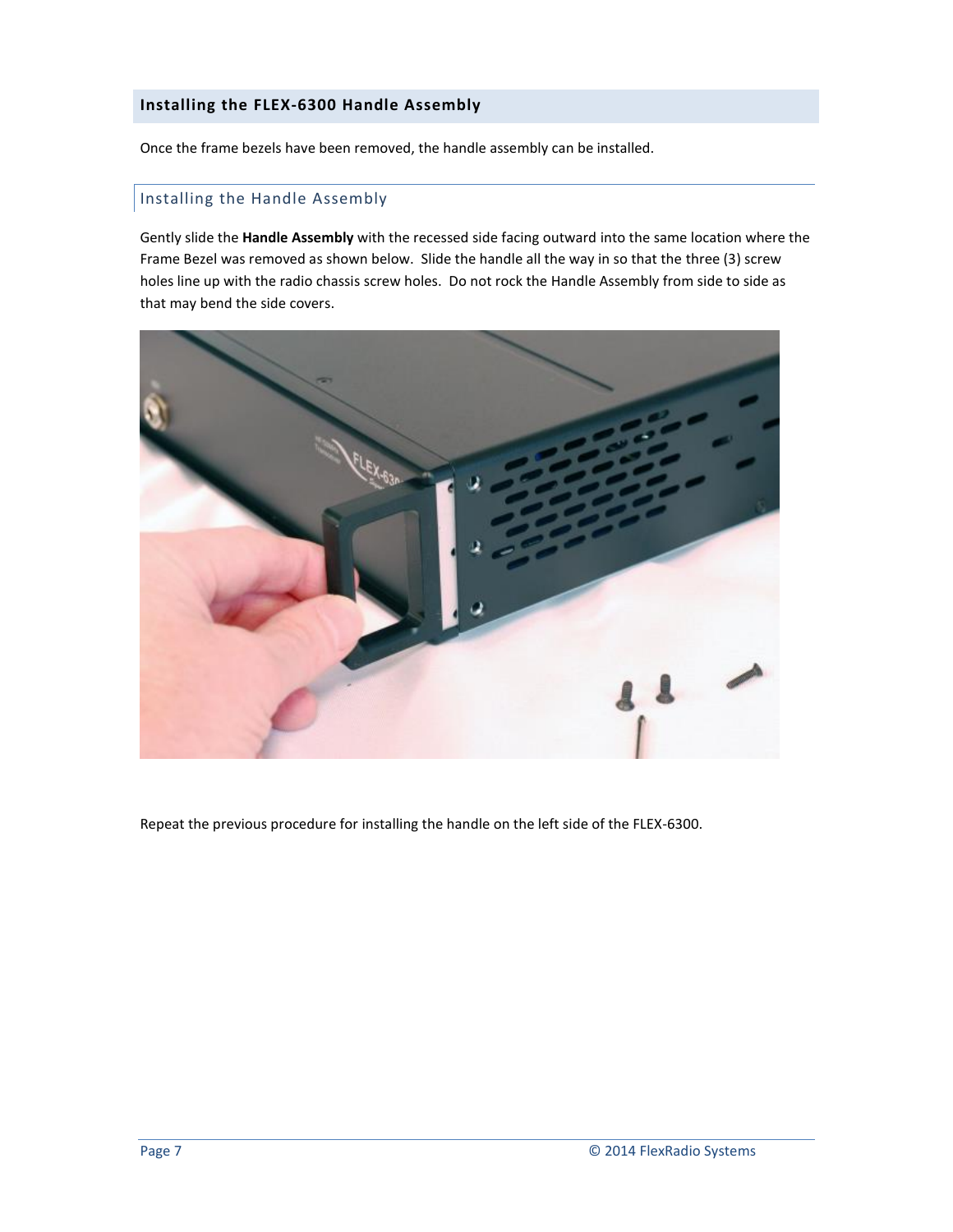## <span id="page-7-0"></span>Re-Installing the Front Side Cover Screws

After inserting the Handle assemblies, re-install the center 4-40 X ½" **TORX Side Cover screw** using the long portion of the "L" TORX wrench. *Be careful not to cross-thread the screw and over tighten the TORX Side Cover screw.* The image below shows the installation of the center TORX Side Cover screw on the right side of the FLEX-6300.